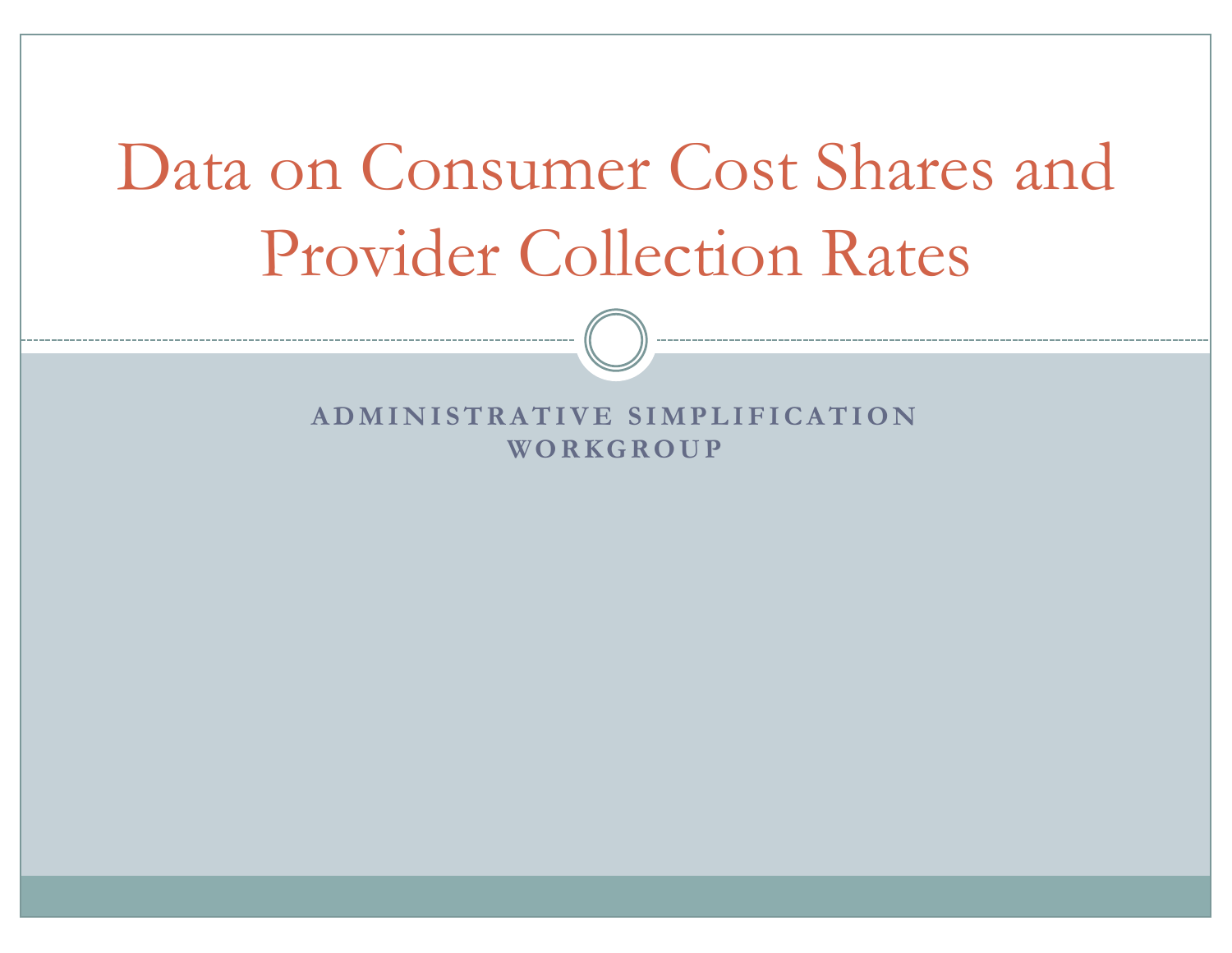## Commercial Enrollment by Deductible Level



### **Key Points**

- 1. Since 2011, the percent of commercial members enrolled in plans with deductibles of less than \$500 declined from 56.8% to  $42\%$ .
- 2. There was growth in the percent of members enrolled in plans with deductibles between \$2,000 and \$4,999, increasing from 16% in 2011 to 27.4% in 2014. Membership in this deductible range clusters around \$2000.
- 3. The migration to higher deductible health plans is more striking when we limit our perspective to commercial fully insured members (next slide).

#### Notes:

1. Commercial membership includes fully insured and self insured members. Enrollment was reported by BCBSRI, United Healthcare, and Tufts Health Plan as of January for each year shown.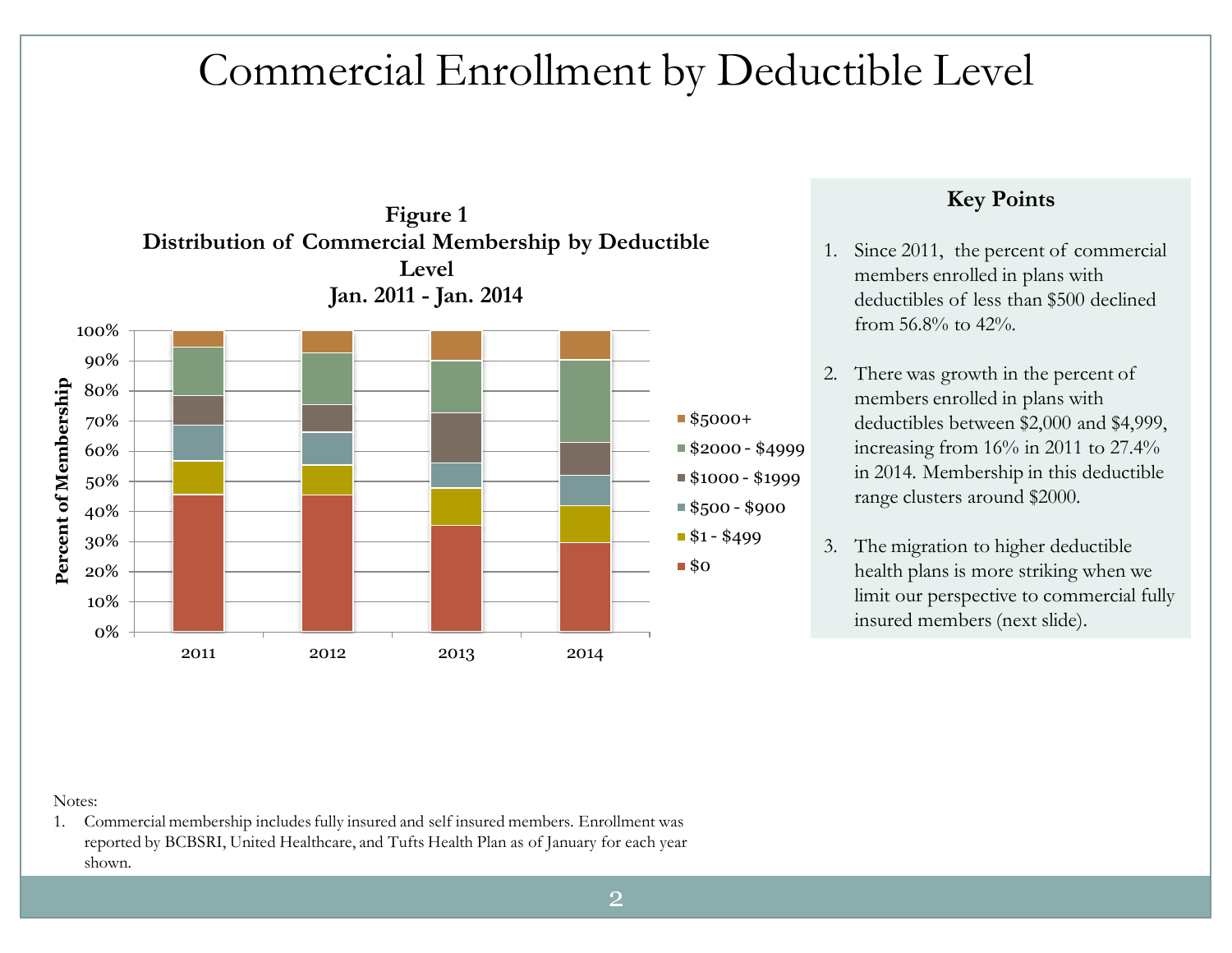#### Commercial Enrollment by Deductible Level – cont'd.



### **Key Points**

- 1. Since 2011, the percent of fully insured commercial members enrolled in plan s with deductibles of less than \$500 declined from  $46.8\%$  to  $20.1\%$ .
- 2. There was substantial growth in the percent of fully insured members enrolled in plans with deductibles between \$2,000 and \$4,999, increasing from 21.9% in 2011 to 34.5% in 2014. Membership in this deductible range clusters around \$2000.

#### Notes:

- 1. Enrollment was reported by BCBSRI, United Healthcare, and Tufts Health Plan as of January for each year shown.
- 2. In 2014, fully insured members represented 43.7 % of the commercial market. The fully insured share has declined over time.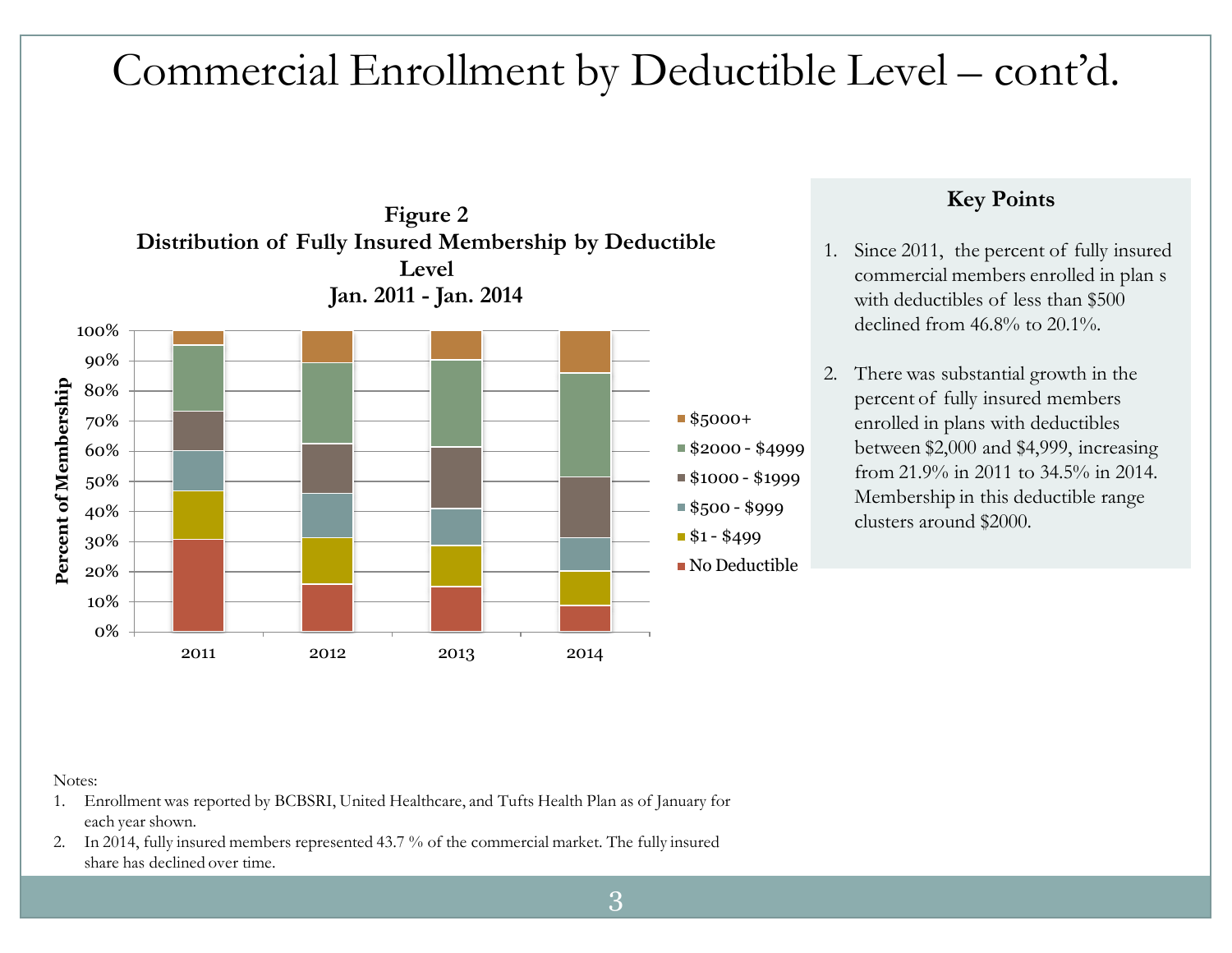## Patient Cost Shares by Provider Type



### **Key Points**

- 1. Across all provider types, patient liability, as a percent of total allowed claims, has increased from 10.1% in 2011 to 11.5% in 2013.
- 2. Patient liability as a percent of allowed claims is highest among professional provider claims, followed by outpatient facility claims and inpatient facility claims. See Figure 3.

#### Notes:

- 1. Claims for each year were pooled across BCBSRI, United Healthcare, and Tufts Health Plan. Claims include fully insured and self insured.
- 2. Patient liability is inclusive of deductibles, copayments, and coinsurance.
- 3. Figure 3 above shows patient liability as a percent of claims within provider type, i.e. professional, outpatient facility, and inpatient facility.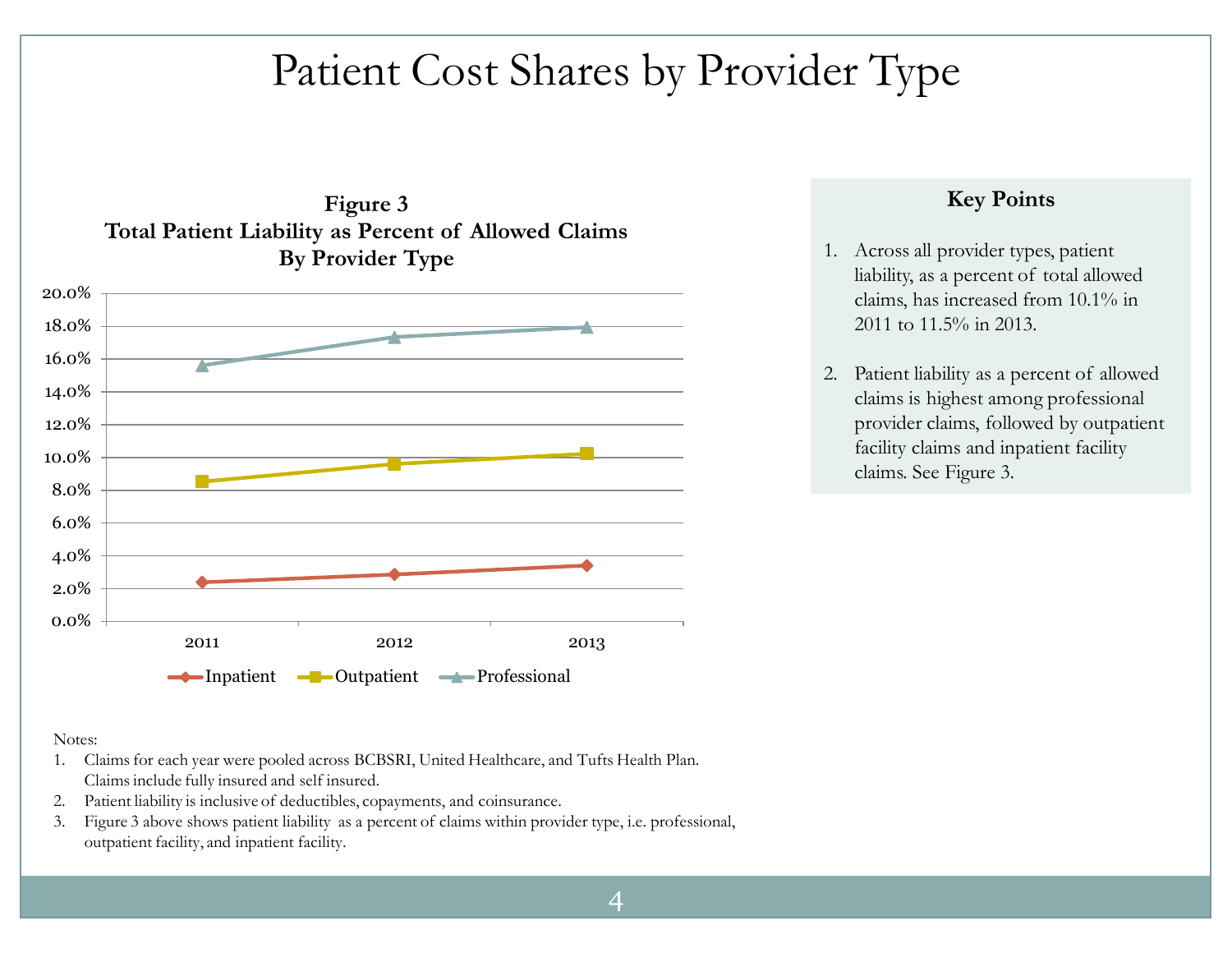## Trends in Unpaid Patient Cost Shares & Provider Collection Rates

## Data Collection

•OHIC compiled commercial payment data from hospitals and professional providers. We requested total allowed claims, claims amount paid by insurers, patient cost shares, and the amount of patient cost shares that providers were unable to collect.

•We received data from 2011-2014.

•Data for 2014 is not complete and is not included here.

### Limitations

•We could not collect enough data from professional providers, in terms of claims volume and representativeness, to yield reliable estimates. Therefore, only data for hospitals is presented. •The hospital data does not include all hospitals in Rhode Island.